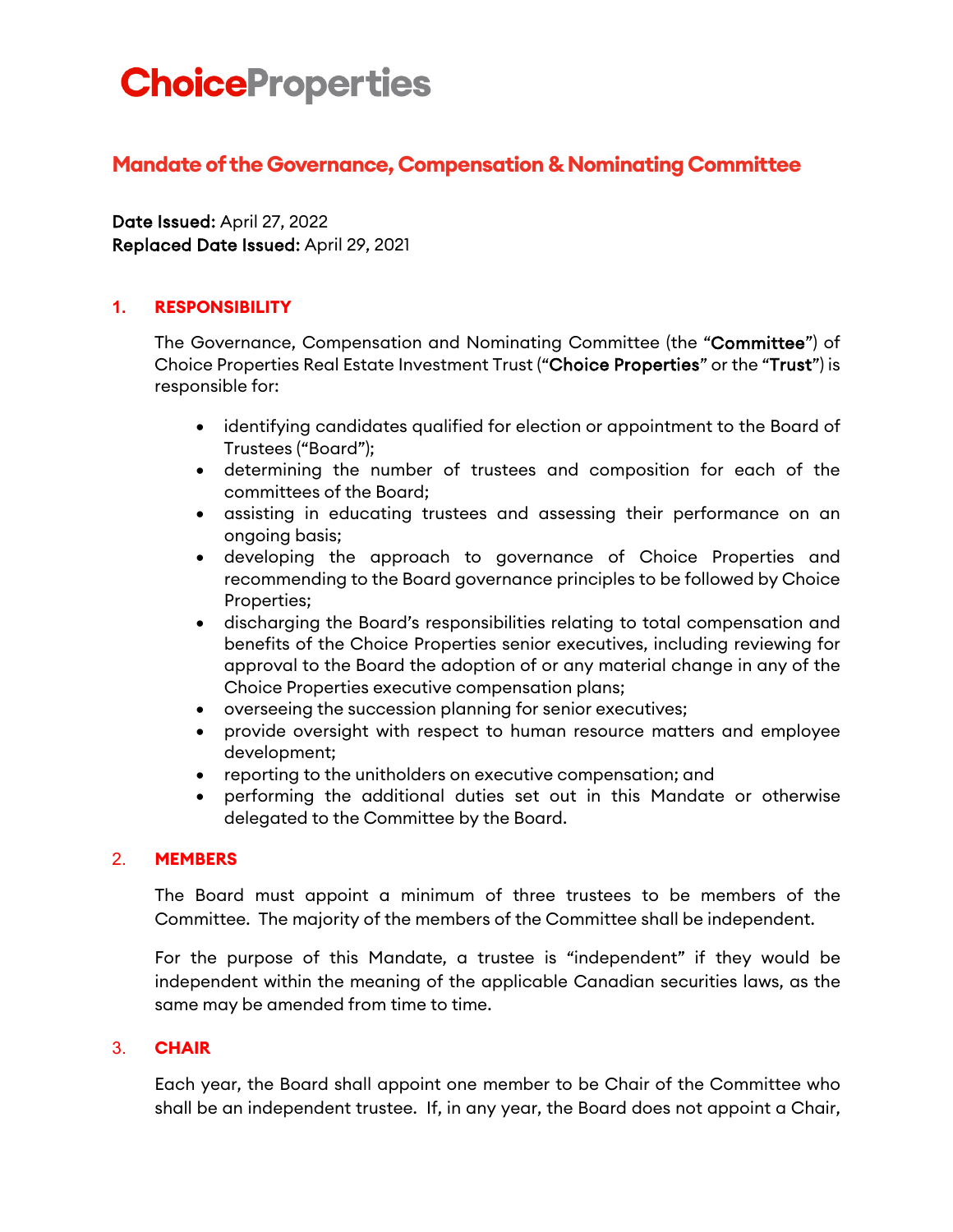the incumbent Chair shall continue in office until a successor is appointed. In accordance with the mandate of the Board, the Chair of the Committee shall act as Lead Trustee. The Board has adopted and approved a position description for the Chair which sets out their role and responsibilities.

#### **4. TENURE**

Each member shall hold office until their term as a member of the Committee expires or is terminated.

#### **5. QUORUM, REMOVAL AND VACANCIES**

A majority of the Committee's members shall constitute a quorum. Any member may be removed and replaced at any time by the Board. The Board shall fill vacancies in the Committee by appointment from among the members of the Board. If a vacancy exists on the Committee, the remaining members shall exercise all powers so long as a quorum remains in office.

#### **6. DUTIES**

The Committee will have the duties set out below as well as any other duties that are specifically delegated to the Committee by the Board.

#### (a) Board Succession Plan

The Committee shall develop and maintain, as required, a Board succession plan.

The Committee will consider resignations received pursuant to the Trust's majority voting policy and make recommendations to the Board on whether or not such resignations should be accepted.

#### (b) Establish and Assess Trustee Qualifications and Independence

The Committee shall establish the qualification standards for trustees relating to, among other things, the competencies, skills and personal qualities that should be sought in candidates for Board membership, having in mind the skills and competencies the Board as a whole should possess. The Committee shall annually assess the competencies and skills of the Board.

The Committee shall conduct an annual assessment of the independence of each trustee with reference to the applicable Canadian corporate governance guidelines and securities law.

#### (c) Identify Candidates for Nomination as a Trustee

The Committee shall develop and recommend to the Board from time to time a list of candidates for Board election or appointment with a view to enhancing the independence and quality of nominees to be elected by the unitholders at the annual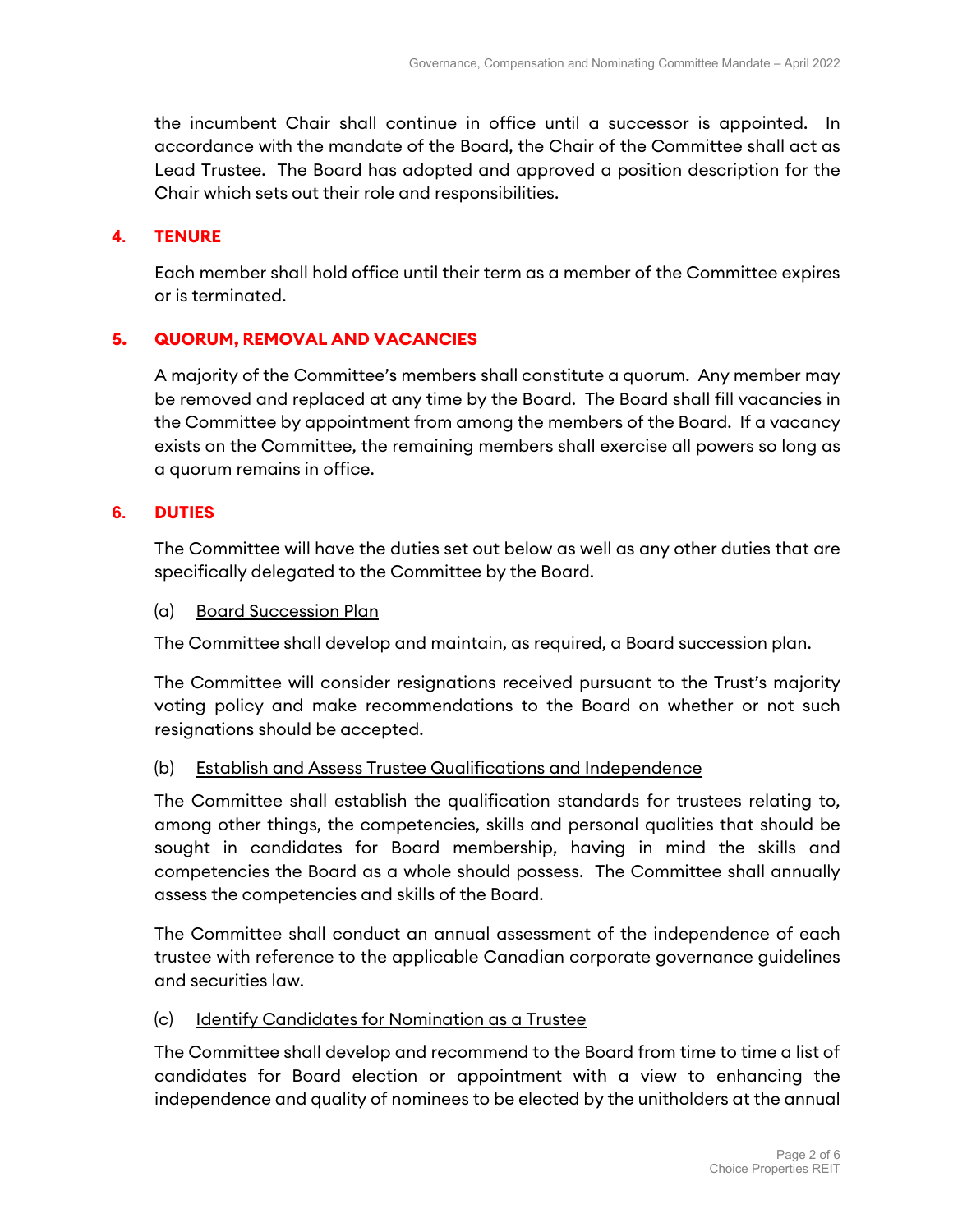general meeting of unitholders, and with consideration to diversity of views, experiences, skill sets, gender and ethnicity, and to the Board's aspiration to reflect the diverse and changing demographics of the markets in which Choice Properties operates. The Committee should determine if each such candidate would be an independent trustee within the meaning of the relevant securities rules.

The Chair of the Committee, with the assistance of the Chair of the Board and one or more other trustees appointed by the Board, should approach candidates for Board membership, to:

- explore the candidates' interest in joining the Board and seek their consent to act as a trustee;
- assess the candidates' skills and competencies; and
- confirm that interested candidates understand the role of a trustee and the contribution a trustee is expected to make to the Board, including the commitment of time and energy that Choice Properties expects of its trustees.

The Committee shall from time to time consider the appropriate size of the Board with a view to facilitating proper decision-making.

(d) Review of Annual Trustee Voting Results

The Committee will review and consider the voting results for each individual nominee trustee following the annual general meeting of unitholders. The Committee will consider any resignation submissions resulting from the voting at the annual general meeting of unitholders.

## (e) Orientation and Continuing Education of Trustees

The Committee should take steps to satisfy itself that:

- new trustees are given a proper orientation to Choice Properties and to their responsibilities and duties as trustees; and
- Choice Properties provides appropriate continuing education opportunities for trustees.

## (f) Recruit Trustees for Board Committees and Filling Vacancies

The Committee will recommend to the Board those trustees the Committee considers qualified for appointment to the Audit Committee, the Governance, Compensation and Nominating Committee, and other committees of the Board. Where a vacancy occurs at any time in the membership of any committee of the Board, the Committee will recommend to the Board a trustee to fill such vacancy.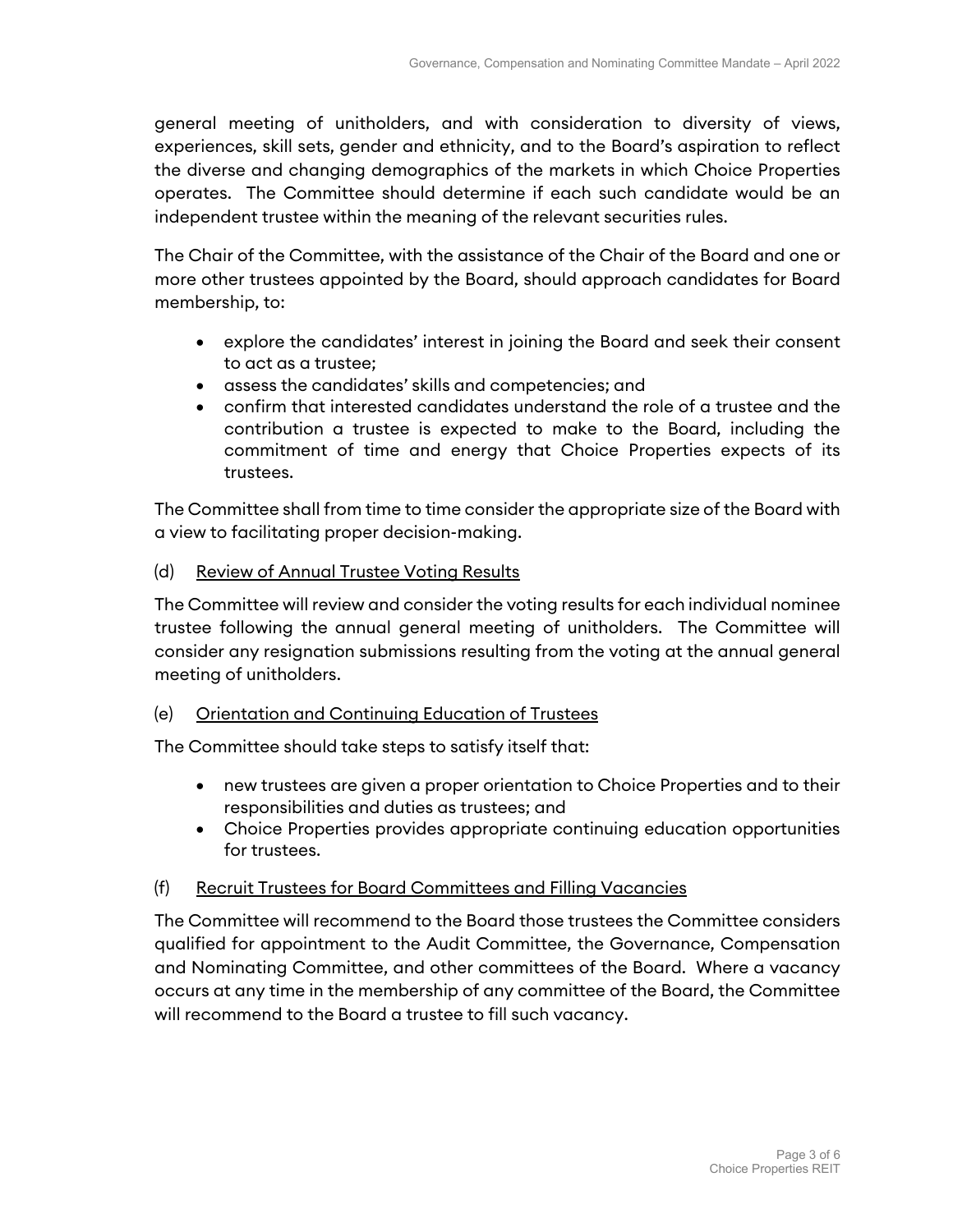## (g) Performance Assessment of the Board, Board Committees and Individual Trustees

The Committee will review on an annual basis the effectiveness and performance of the Board, and all committees of the Board.

The Committee will evaluate trustees on an ongoing basis to assess their suitability for re-election.

## (h) Develop Approach to Governance of Choice Properties

The Committee has the authority and responsibility to review Choice Properties' overall approach to governance and to make recommendations to the Board in this regard. Among other things, the Committee has the authority and responsibility to:

- develop or review the mandates of the Board and this Committee and recommend to the Board the adoption of or amendments to the mandates;
- consider and recommend the implementation of structures and procedures to ensure that the Board can function independently of management and without conflicts of interest, including scheduling, at regular intervals, meetings of the Board without management present;
- develop processes and protocol for dealing with related party transactions and conflicts of interest;
- monitor the relationship between officers and the Board, and recommend a process whereby the trustees will have access to, and have an effective relationship with, management of Choice Properties;
- at least annually, review the equity-based holdings of the trustees and senior executive officers relative to the Trust's equity ownership policy;
- be available as a forum for addressing the concerns of individual trustees;
- work with the President and Chief Executive Officer and other members of management to ensure that Choice Properties has a strong governance culture; and
- monitor developments in the area of governance and undertake other initiatives that may be desirable to maintain high standards of governance.

## (i) Code of Conduct

The Committee shall monitor the effectiveness of the Choice Properties code of conduct (the "Code") to confirm that it appropriately addresses, among other things, conflicts of interest, opportunities, confidentiality, fair dealing, protection and proper use of Choice Properties' assets, compliance with applicable laws and the reporting of illegal or unethical behaviour, and also establish mechanisms to facilitate the effective operation of the Code and the granting of waivers of the Code. The Committee shall approve any material waivers of the Code that are sought by trustees or officers. It is acknowledged that the Audit Committee receives periodic reporting on any material matters arising from known or suspected violations of the Code as it relates to financial and accounting matters.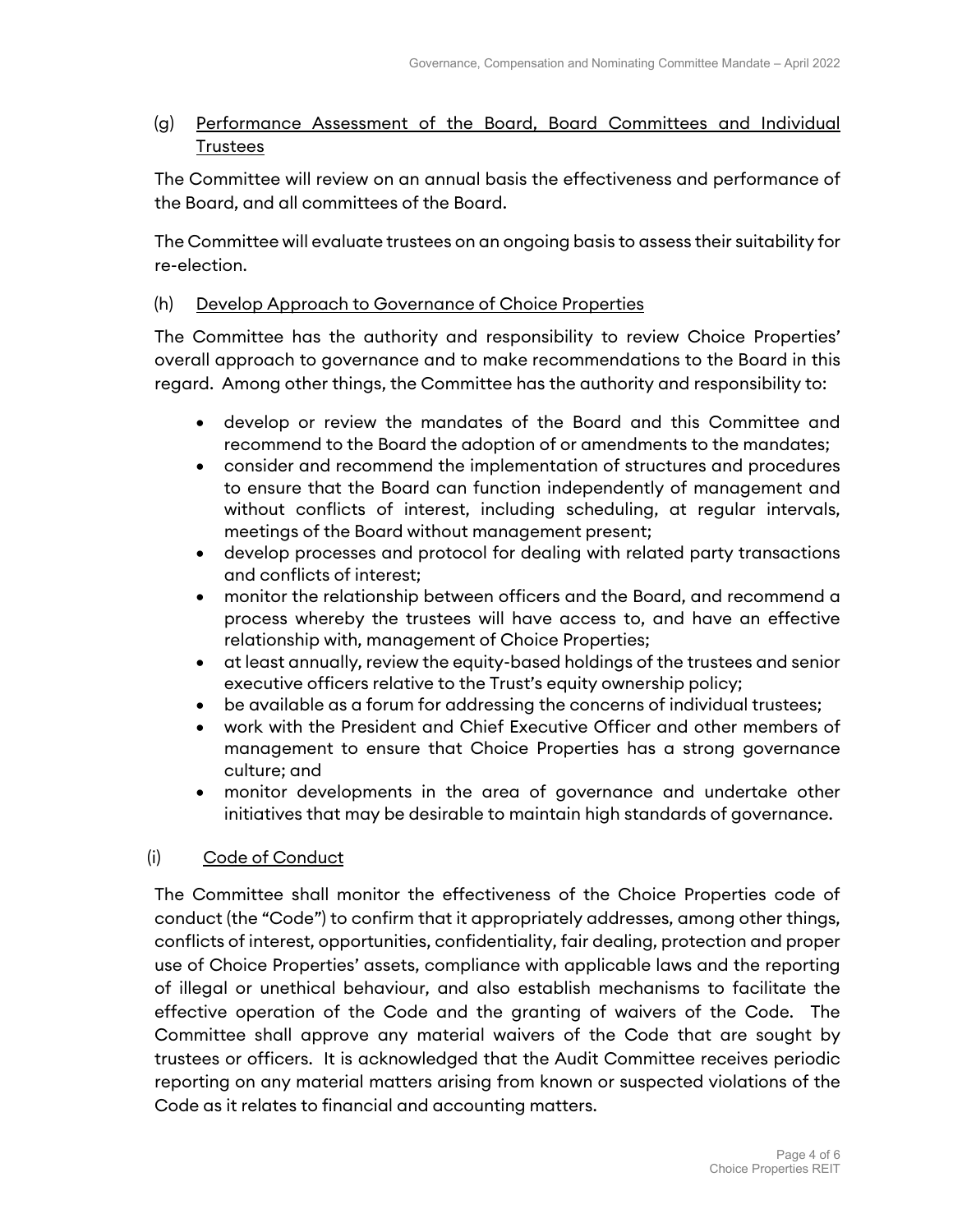## (j) Succession Planning

The Committee shall review Choice Properties' organizational structure, consider succession planning for senior executives and recommend policies and principles for the selection and performance review of the senior executives including the President and Chief Executive Officer, as well as policies regarding succession in the event of an emergency or the departure of the President and Chief Executive Officer and for the appointment, training and monitoring of other senior executives.

## (k) Incentive Compensation Plans and Equity-Based Plans

The Committee shall:

- make recommendations to the Board with respect to adoption and amendment of executive incentive compensation plans and equity-based plans;
- approve any employment inducement equity compensation awards; and
- approve all incentive bonus plans and all awards under such plans.

## (l) Employment Agreements

The Committee shall review and approve the terms of employment of Choice Properties' named executive officers (NEOs) as disclosed in the Choice Properties proxy circular.

#### (m) Assessment and Compensation of the President and Chief Executive Officer

The Committee shall:

- together with the President and Chief Executive Officer, develop a position description for the President and Chief Executive Officer, setting out the President and Chief Executive Officer's authority and responsibilities;
- review and approve the goals and objectives that are relevant to the compensation of the President and Chief Executive Officer; and
- evaluate the performance of the President and Chief Executive Officer in meeting their goals and objectives.

When determining the long-term incentive component of the compensation of the President and Chief Executive Officer, the Committee shall consider Choice Properties' performance and relative unitholder return and the value of similar incentive awards granted to senior executives of comparable organizations.

(n) Compensation of Senior Executives

The Committee shall review and approve the compensation of the NEOs and may periodically assess the NEO compensation in light of the compensation paid to NEOs of comparable organizations. The Committee shall approve the executive compensation plans for senior executives.